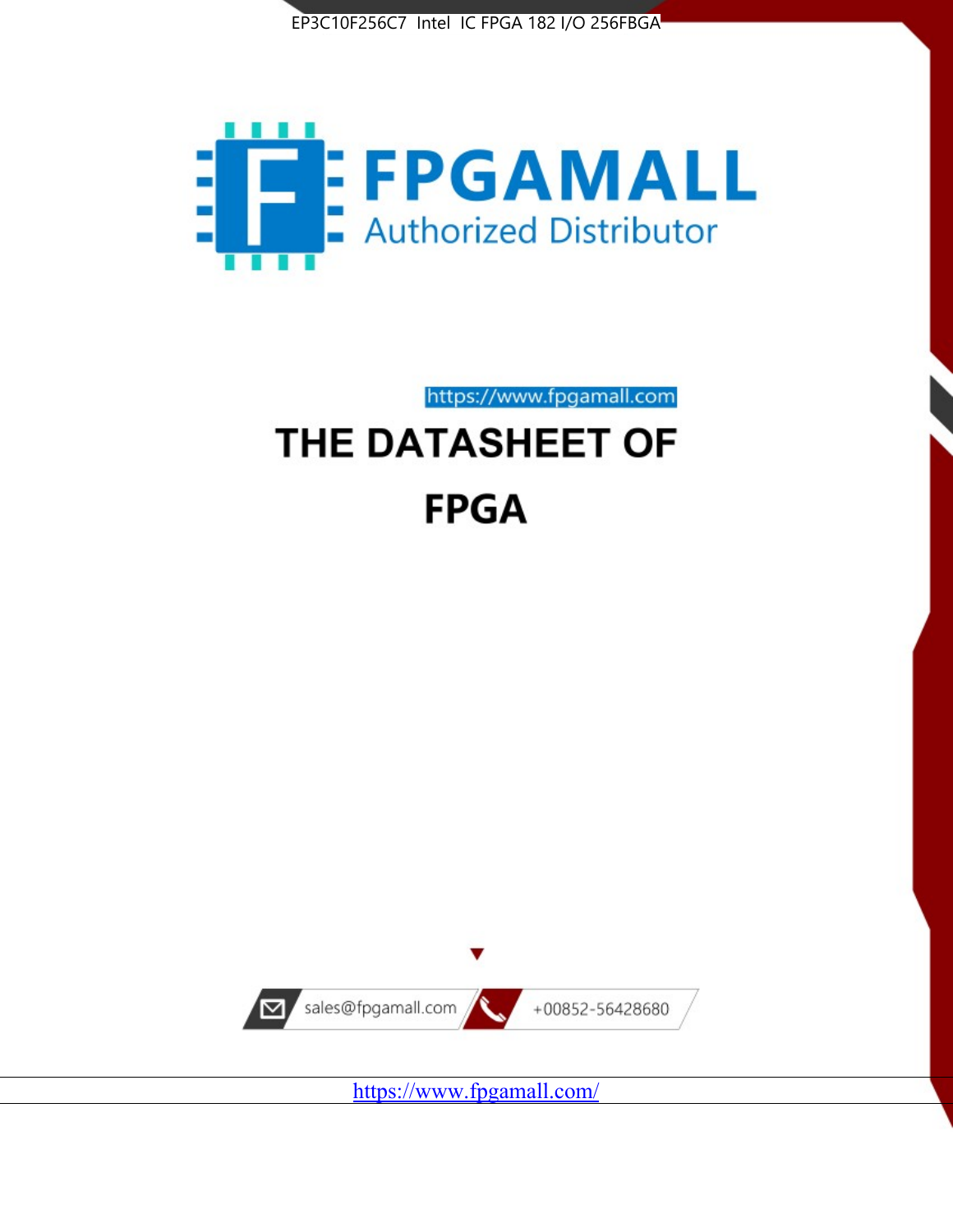EP3C10F256C7 Intel IC FPGA 182 I/O 256FBGA



## **1. Cyclone III Device Family Overview**

#### **CIII51001-2.4**

Cyclone® III device family offers a unique combination of high functionality, low power and low cost. Based on Taiwan Semiconductor Manufacturing Company (TSMC) low-power (LP) process technology, silicon optimizations and software features to minimize power consumption, Cyclone III device family provides the ideal solution for your high-volume, low-power, and cost-sensitive applications. To address the unique design needs, Cyclone III device family offers the following two variants:

- Cyclone III—lowest power, high functionality with the lowest cost
- Cyclone III LS—lowest power FPGAs with security

With densities ranging from about 5,000 to 200,000 logic elements (LEs) and 0.5 Megabits (Mb) to 8 Mb of memory for less than ¼ watt of static power consumption, Cyclone III device family makes it easier for you to meet your power budget. Cyclone III LS devices are the first to implement a suite of security features at the silicon, software, and intellectual property (IP) level on a low-power and high-functionality FPGA platform. This suite of security features protects the IP from tampering, reverse engineering and cloning. In addition, Cyclone III LS devices support design separation which enables you to introduce redundancy in a single chip to reduce size, weight, and power of your application.

This chapter contains the following sections:

- "Cyclone III Device Family Features" on page 1–1
- "Cyclone III Device Family Architecture" on page 1–6
- "Reference and Ordering Information" on page 1–12

### **Cyclone III Device Family Features**

Cyclone III device family offers the following features:

#### **Lowest Power FPGAs**

- Lowest power consumption with TSMC low-power process technology and Altera® power-aware design flow
- Low-power operation offers the following benefits:
	- Extended battery life for portable and handheld applications
	- Reduced or eliminated cooling system costs
	- Operation in thermally-challenged environments
- Hot-socketing operation support

@ 2012 Altera Corporation. All rights reserved. ALTERA, ARRIA, CYCLONE, HARDCOPY, MAX, MEGACORE, NIOS, QUARTUS and STRATIX words and logos are trademarks of Altera Corporation and registered in the U.S. Patent and Trademar



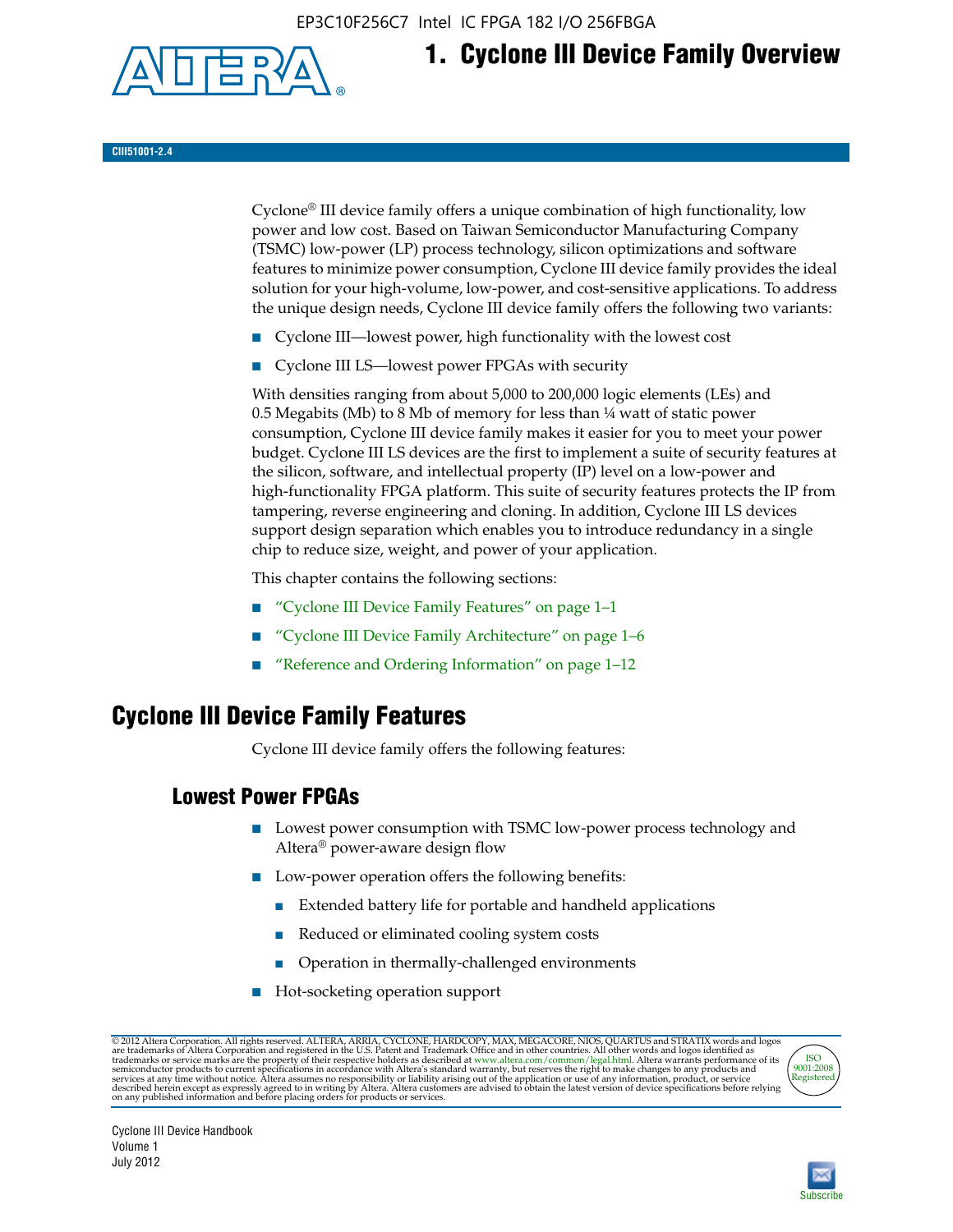#### **Design Security Feature**

Cyclone III LS devices offer the following design security features:

- Configuration security using advanced encryption standard (AES) with 256-bit volatile key
- Routing architecture optimized for design separation flow with the Quartus<sup>®</sup> II software
	- Design separation flow achieves both physical and functional isolation between design partitions
- Ability to disable external JTAG port
- Error Detection (ED) Cycle Indicator to core
	- Provides a pass or fail indicator at every ED cycle
	- Provides visibility over intentional or unintentional change of configuration random access memory (CRAM) bits
- Ability to perform zeroization to clear contents of the FPGA logic, CRAM, embedded memory, and AES key
- Internal oscillator enables system monitor and health check capabilities

#### **Increased System Integration**

- High memory-to-logic and multiplier-to-logic ratio
- High I/O count, low-and mid-range density devices for user I/O constrained applications
	- Adjustable I/O slew rates to improve signal integrity
	- Supports I/O standards such as LVTTL, LVCMOS, SSTL, HSTL, PCI, PCI-X, LVPECL, bus LVDS (BLVDS), LVDS, mini-LVDS, RSDS, and PPDS
	- Supports the multi-value on-chip termination (OCT) calibration feature to eliminate variations over process, voltage, and temperature (PVT)
- Four phase-locked loops (PLLs) per device provide robust clock management and synthesis for device clock management, external system clock management, and I/O interfaces
	- Five outputs per PLL
	- Cascadable to save I/Os, ease PCB routing, and reduce jitter
	- Dynamically reconfigurable to change phase shift, frequency multiplication or division, or both, and input frequency in the system without reconfiguring the device
- Remote system upgrade without the aid of an external controller
- Dedicated cyclical redundancy code checker circuitry to detect single-event upset (SEU) issues
- Nios<sup>®</sup> II embedded processor for Cyclone III device family, offering low cost and custom-fit embedded processing solutions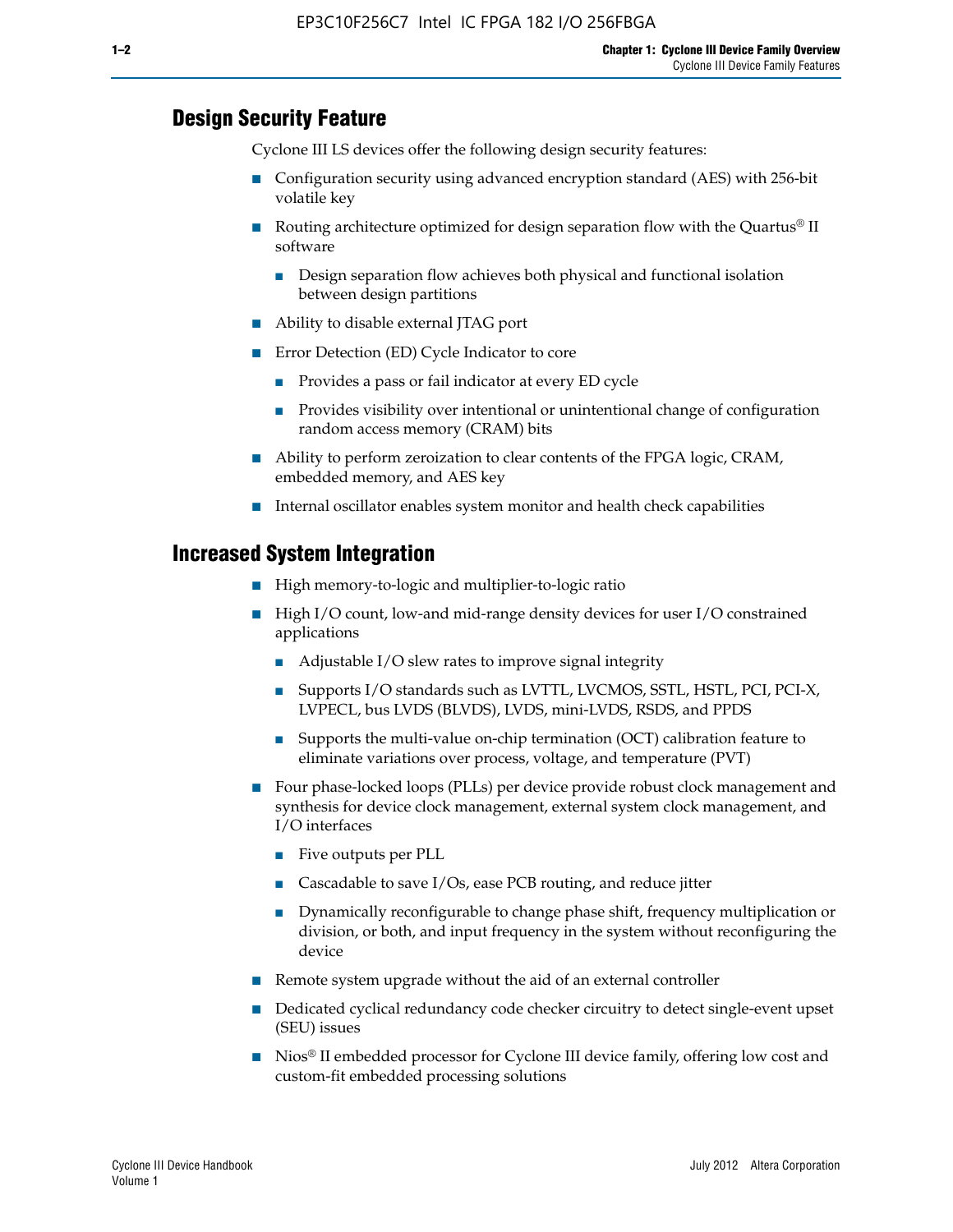- Wide collection of pre-built and verified IP cores from Altera and Altera Megafunction Partners Program (AMPP) partners
- Supports high-speed external memory interfaces such as DDR, DDR2, SDR SDRAM, and QDRII SRAM
	- Auto-calibrating PHY feature eases the timing closure process and eliminates variations with PVT for DDR, DDR2, and QDRII SRAM interfaces

Cyclone III device family supports vertical migration that allows you to migrate your device to other devices with the same dedicated pins, configuration pins, and power pins for a given package-across device densities. This allows you to optimize device density and cost as your design evolves.

Table 1–1 lists Cyclone III device family features.

**Table 1–1. Cyclone III Device Family Features**

| <b>Family</b>     | <b>Device</b> | <b>Logic</b><br><b>Elements</b> | Number of<br>M9K<br><b>Blocks</b> | <b>Total RAM</b><br><b>Bits</b> | 18 x 18<br><b>Multipliers</b> | <b>PLLs</b>    | Global<br><b>Clock</b><br><b>Networks</b> | <b>Maximum</b><br>User I/Os |
|-------------------|---------------|---------------------------------|-----------------------------------|---------------------------------|-------------------------------|----------------|-------------------------------------------|-----------------------------|
|                   | <b>EP3C5</b>  | 5,136                           | 46                                | 423,936                         | 23                            | $\overline{2}$ | 10                                        | 182                         |
|                   | EP3C10        | 10,320                          | 46                                | 423,936                         | 23                            | $\overline{2}$ | 10                                        | 182                         |
|                   | EP3C16        | 15,408                          | 56                                | 516,096                         | 56                            | 4              | 20                                        | 346                         |
| Cyclone III       | EP3C25        | 24,624                          | 66                                | 608,256                         | 66                            | 4              | 20                                        | 215                         |
|                   | EP3C40        | 39,600                          | 126                               | 1,161,216                       | 126                           | 4              | 20                                        | 535                         |
|                   | EP3C55        | 55,856                          | 260                               | 2,396,160                       | 156                           | 4              | 20                                        | 377                         |
|                   | EP3C80        | 81,264                          | 305                               | 2,810,880                       | 244                           | 4              | 20                                        | 429                         |
|                   | EP3C120       | 119,088                         | 432                               | 3,981,312                       | 288                           | 4              | 20                                        | 531                         |
|                   | EP3CLS70      | 70,208                          | 333                               | 3,068,928                       | 200                           | 4              | 20                                        | 429                         |
| Cyclone III<br>LS | EP3CLS100     | 100,448                         | 483                               | 4,451,328                       | 276                           | 4              | 20                                        | 429                         |
|                   | EP3CLS150     | 150,848                         | 666                               | 6,137,856                       | 320                           | 4              | 20                                        | 429                         |
|                   | EP3CLS200     | 198,464                         | 891                               | 8,211,456                       | 396                           | 4              | 20                                        | 429                         |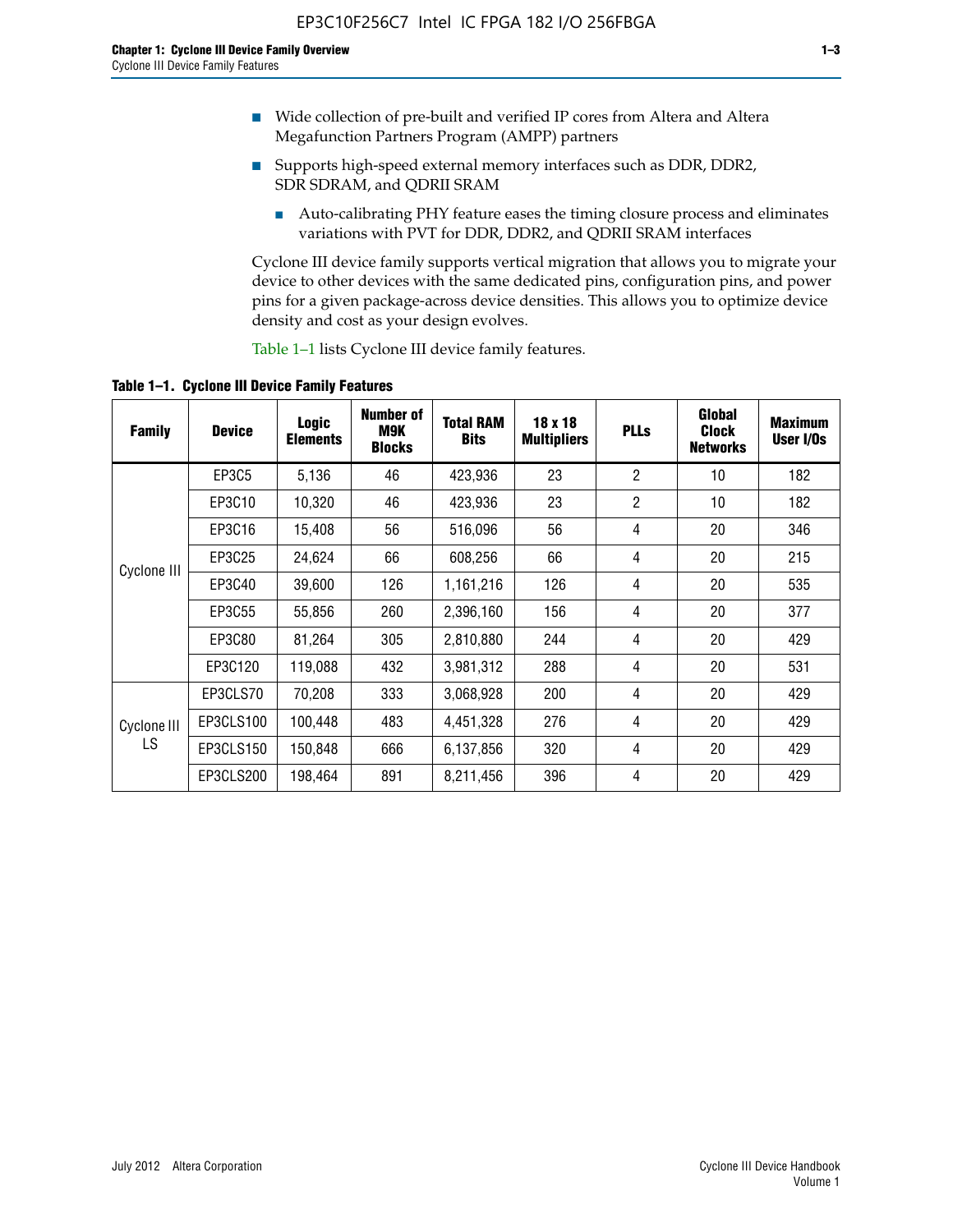Table 1–2 lists Cyclone III device family package options, I/O pins, and differential channel counts.

| <b>Family</b> | <b>Package</b> | E144 $(7)$ | M164     | <b>P240</b> | F256    | <b>U256</b>           | F324       | F484     | <b>U484</b>            | F780           |
|---------------|----------------|------------|----------|-------------|---------|-----------------------|------------|----------|------------------------|----------------|
|               | EP3C5          | 94, 22     | 4106, 28 |             | 4182,68 | 182, 68               |            |          |                        |                |
|               | EP3C10         | 94, 22     | 106, 28  |             | 182, 68 | 182, 68               |            |          |                        |                |
|               | EP3C16         | 84, 19     | 92, 23   | 160, 47     | 168, 55 | 168, 55               |            | 346, 140 | 4346, 140              |                |
| Cyclone III   | EP3C25         | 82, 18     |          | 148, 43     | 156, 54 | $\frac{1}{2}$ 156, 54 | 4215, 83   |          |                        |                |
| (8)           | EP3C40         |            |          | ,128, 26    |         |                       | $-195, 61$ | 331, 127 | 331, 127               | $-535, 227(6)$ |
|               | EP3C55         |            |          |             |         |                       |            | 327, 135 | 327, 135               | 377, 163       |
|               | EP3C80         |            |          |             |         |                       |            | 295, 113 | 295, 113               | 429, 181       |
|               | EP3C120        |            |          |             |         |                       |            | 283, 106 |                        | 531, 233       |
|               | EP3CLS70       |            |          |             |         |                       |            | 294, 113 | 294, 113               | 429, 181       |
| Cyclone III   | EP3CLS100      |            |          |             |         |                       |            | 294, 113 | $\frac{1}{2}$ 294, 113 | 429, 181       |
| LS.           | EP3CLS150      |            |          |             |         |                       |            | 226, 87  |                        | 429, 181       |
|               | EP3CLS200      |            |          |             |         |                       |            | 226, 87  |                        | 429, 181       |

**Table 1–2. Cyclone III Device Family Package Options, I/O pin and Differential Channel Counts** *(1)***,** *(2)***,** *(3)***,** *(4)***,** *(5)*

**Notes to Table 1–2:**

(1) For each device package, the first number indicates the number of the I/O pin; the second number indicates the differential channel count.

(2) For more information about device packaging specifications, refer to the Cyclone III [Package and Thermal Resistance](http://www.altera.com/support/devices/packaging/specifications/pkg-pin/dev-package-listing.jsp?device=Cyclone_III) webpage.

(3) The I/O pin numbers are the maximum I/O counts (including clock input pins) supported by the device package combination and can be affected by the configuration scheme selected for the device.

(4) All packages are available in lead-free and leaded options.

(5) Vertical migration is not supported between Cyclone III and Cyclone III LS devices.

(6) The EP3C40 device in the F780 package supports restricted vertical migration. Maximum user I/Os are restricted to 510 I/Os if you enable migration to the EP3C120 and are using voltage referenced I/O standards. If you are not using voltage referenced I/O standards, you can increase the maximum number of I/Os.

(7) The E144 package has an exposed pad at the bottom of the package. This exposed pad is a ground pad that must be connected to the ground plane on your PCB. Use this exposed pad for electrical connectivity and not for thermal purposes.

(8) All Cyclone III device UBGA packages are supported by the Quartus II software version 7.1 SP1 and later, with the exception of the UBGA packages of EP3C16, which are supported by the Quartus II software version 7.2.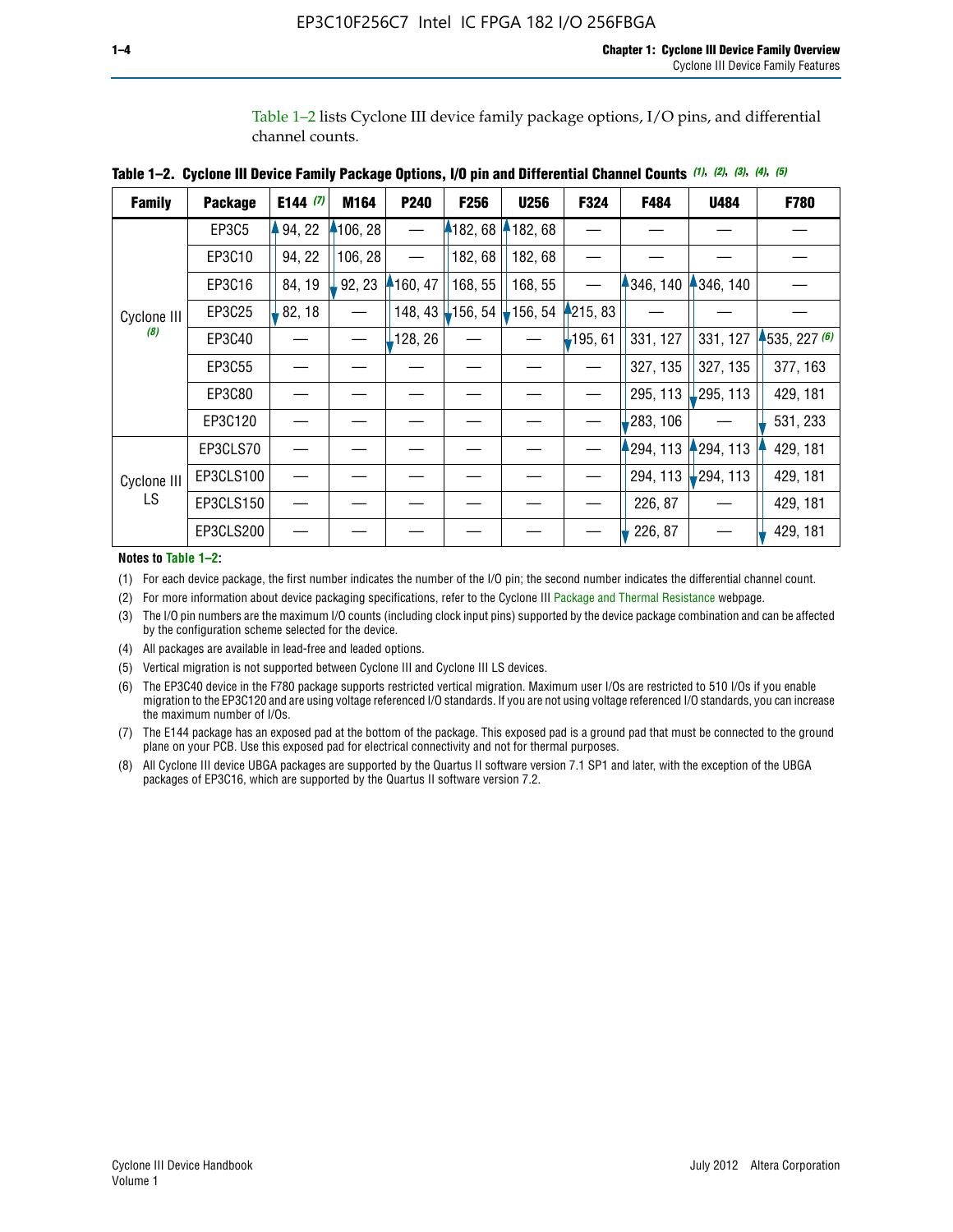Table 1–3 lists Cyclone III device family package sizes.

| <b>Family</b>  | <b>Package</b>   | Pitch (mm) | Nominal Area (mm <sup>2</sup> ) | Length x Width (mm $\times$ mm) | Height (mm) |
|----------------|------------------|------------|---------------------------------|---------------------------------|-------------|
|                | E144             | 0.5        | 484                             | $22 \times 22$                  | 1.60        |
|                | M164             | 0.5        | 64                              | $8 \times 8$                    | 1.40        |
|                | P <sub>240</sub> | 0.5        | 1197                            | $34.6 \times 34.6$              | 4.10        |
|                | F <sub>256</sub> | 1.0        | 289                             | $17 \times 17$                  | 1.55        |
| Cyclone III    | U256             | 0.8        | 196                             | $14 \times 14$                  | 2.20        |
|                | F324             | 1.0        | 361                             | $19 \times 19$                  | 2.20        |
|                | F484             | 1.0        | 529                             | $23 \times 23$                  | 2.60        |
|                | U484             | 0.8        | 361                             | $19 \times 19$                  | 2.20        |
|                | F780             | 1.0        | 841                             | $29 \times 29$                  | 2.60        |
|                | F484             | 1.0        | 529                             | $23 \times 23$                  | 2.60        |
| Cyclone III LS | U484             | 0.8        | 361                             | $19 \times 19$                  | 2.20        |
|                | F780             | 1.0        | 841                             | $29 \times 29$                  | 2.60        |

**Table 1–3. Cyclone III Device Family Package Sizes**

Table 1–4 lists Cyclone III device family speed grades.

**Table 1–4. Cyclone III Device Family Speed Grades (Part 1 of 2)**

| <b>Family</b> | <b>Device</b> | E144              | M164          | <b>P240</b> | <b>F256</b>           | <b>U256</b>           | F324                  | F484                  | U484                  | <b>F780</b>       |
|---------------|---------------|-------------------|---------------|-------------|-----------------------|-----------------------|-----------------------|-----------------------|-----------------------|-------------------|
|               | EP3C5         | C7, C8,<br>17, A7 | C7, C8,<br>17 |             | C6, C7,<br>C8, I7, A7 | C6, C7,<br>C8, I7, A7 |                       |                       |                       |                   |
|               | EP3C10        | C7, C8,<br>17, A7 | C7, C8,<br>17 |             | C6, C7,<br>C8, I7, A7 | C6, C7,<br>C8, I7, A7 |                       |                       |                       |                   |
|               | EP3C16        | C7, C8,<br>17, A7 | C7, C8,<br>17 | C8          | C6, C7,<br>C8, I7, A7 | C6, C7,<br>C8, I7, A7 |                       | C6, C7,<br>C8, I7, A7 | C6, C7,<br>C8, I7, A7 |                   |
| Cyclone III   | EP3C25        | C7, C8,<br>17, A7 |               | C8          | C6, C7,<br>C8, I7, A7 | C6, C7,<br>C8, I7, A7 | C6, C7,<br>C8, I7, A7 |                       |                       |                   |
|               | EP3C40        |                   |               | C8          |                       |                       | C6, C7,<br>C8, I7, A7 | C6, C7,<br>C8, I7, A7 | C6, C7,<br>C8, I7, A7 | C6, C7,<br>C8, 17 |
|               | EP3C55        |                   |               |             |                       |                       |                       | C6, C7,<br>C8, 17     | C6, C7,<br>C8, 17     | C6, C7,<br>C8, 17 |
|               | EP3C80        |                   |               |             |                       |                       |                       | C6, C7,<br>C8, 17     | C6, C7,<br>C8, 17     | C6, C7,<br>C8, 17 |
|               | EP3C120       |                   |               |             |                       |                       |                       | C7, C8, I7            |                       | C7, C8,<br>17     |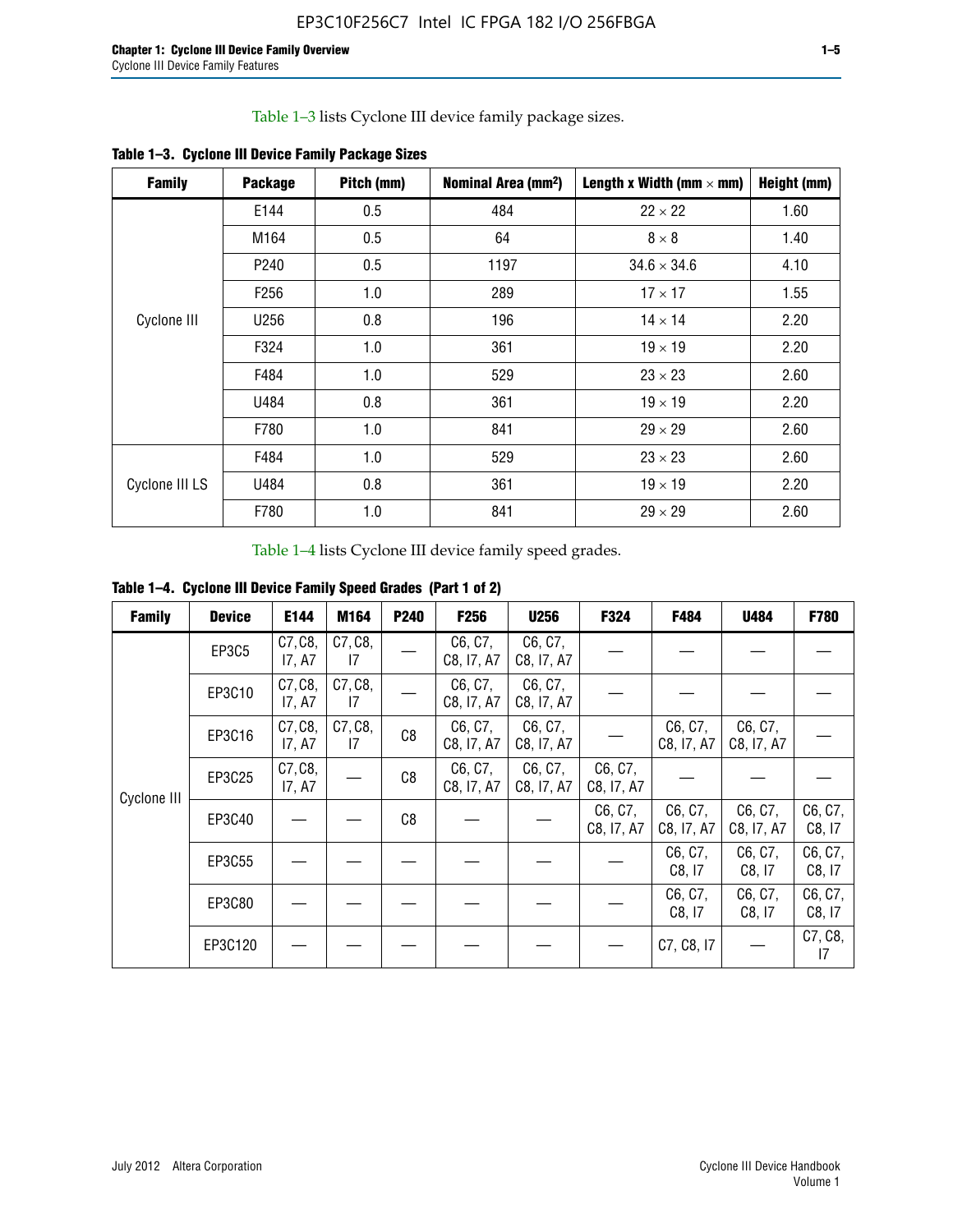| i<br>v |
|--------|
|--------|

| <b>Family</b> | <b>Device</b> | E144 | M164 | <b>P240</b> | <b>F256</b> | <b>U256</b> | F324 | F484       | U484       | F780    |
|---------------|---------------|------|------|-------------|-------------|-------------|------|------------|------------|---------|
|               | EP3CLS70      |      |      |             |             |             |      | C7, C8, I7 | C7, C8, I7 | C7, C8, |
| Cyclone III   | EP3CLS100     |      |      |             |             |             |      | C7, C8, I7 | C7, C8, I7 | C7, C8, |
| LS            | EP3CLS150     |      |      |             |             |             |      | C7, C8, I7 |            | C7, C8, |
|               | EP3CLS200     |      |      |             |             |             |      | C7, C8, I7 |            | C7, C8, |

**Table 1–4. Cyclone III Device Family Speed Grades (Part 2 of 2)**

Table 1–5 lists Cyclone III device family configuration schemes.

| <b>IQUIE 1-3. CYCLUILE III DEVICE FAILIIV CUILILUILATION SCIIENIES</b> |                    |                       |  |  |
|------------------------------------------------------------------------|--------------------|-----------------------|--|--|
| <b>Configuration Scheme</b>                                            | <b>Cyclone III</b> | <b>Cyclone III LS</b> |  |  |
| Active serial (AS)                                                     |                    |                       |  |  |
| Active parallel (AP)                                                   |                    |                       |  |  |
| Passive serial (PS)                                                    |                    |                       |  |  |
| Fast passive parallel (FPP)                                            |                    |                       |  |  |
| Joint Test Action Group (JTAG)                                         |                    |                       |  |  |

**Table 1–5. Cyclone III Device Family Configuration Schemes**

## **Cyclone III Device Family Architecture**

Cyclone III device family includes a customer-defined feature set that is optimized for portable applications and offers a wide range of density, memory, embedded multiplier, and I/O options. Cyclone III device family supports numerous external memory interfaces and I/O protocols that are common in high-volume applications. The Quartus II software features and parameterizable IP cores make it easier for you to use the Cyclone III device family interfaces and protocols.

The following sections provide an overview of the Cyclone III device family features.

#### **Logic Elements and Logic Array Blocks**

The logic array block (LAB) consists of 16 logic elements and a LAB-wide control block. An LE is the smallest unit of logic in the Cyclone III device family architecture. Each LE has four inputs, a four-input look-up table (LUT), a register, and output logic. The four-input LUT is a function generator that can implement any function with four variables.

f For more information about LEs and LABs, refer to the *[Logic Elements and Logic Array](http://www.altera.com/literature/hb/cyc3/cyc3_ciii51002.pdf)  [Blocks in the Cyclone III Device Family](http://www.altera.com/literature/hb/cyc3/cyc3_ciii51002.pdf)* chapter.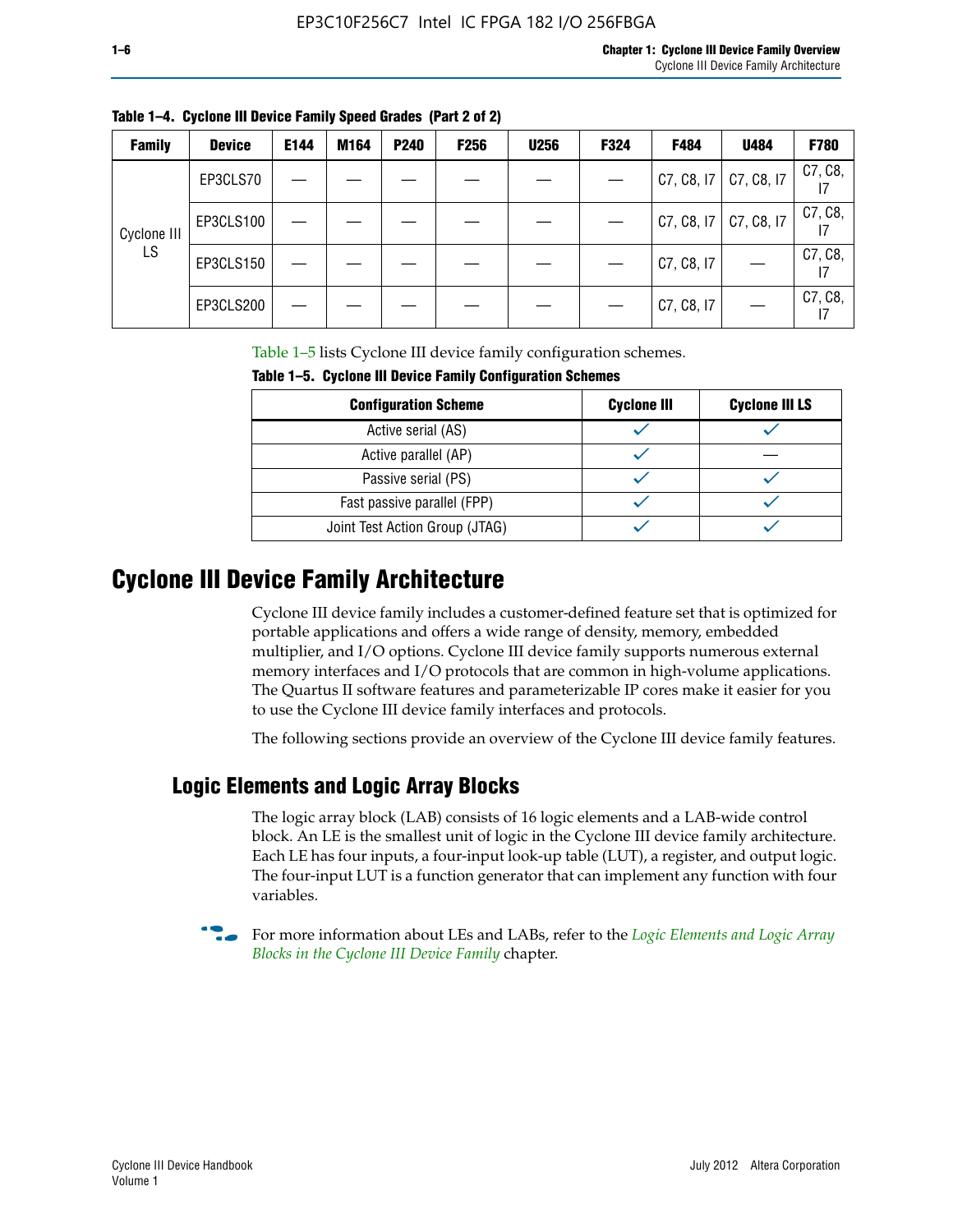#### **Memory Blocks**

Each M9K memory block of the Cyclone III device family provides nine Kbits of on-chip memory capable of operating at up to 315 MHz for Cyclone III devices and up to 274 MHz for Cyclone III LS devices. The embedded memory structure consists of M9K memory blocks columns that you can configure as RAM, first-in first-out (FIFO) buffers, or ROM. The Cyclone III device family memory blocks are optimized for applications such as high throughout packet processing, embedded processor program, and embedded data storage.

The Quartus II software allows you to take advantage of the M9K memory blocks by instantiating memory using a dedicated megafunction wizard or by inferring memory directly from the VHDL or Verilog source code.

M9K memory blocks support single-port, simple dual-port, and true dual-port operation modes. Single-port mode and simple dual-port mode are supported for all port widths with a configuration of  $\times1$ ,  $\times2$ ,  $\times4$ ,  $\times8$ ,  $\times9$ ,  $\times16$ ,  $\times18$ ,  $\times32$ , and  $\times36$ . True dual-port is supported in port widths with a configuration of  $\times$ 1,  $\times$ 2,  $\times$ 4,  $\times$ 8,  $\times$ 9,  $\times$ 16, and ×18.



**For more information about memory blocks, refer to the** *Memory Blocks in the Cyclone [III Device Family](http://www.altera.com/literature/hb/cyc3/cyc3_ciii51004.pdf)* chapter.

#### **Embedded Multipliers and Digital Signal Processing Support**

Cyclone III devices support up to 288 embedded multiplier blocks and Cyclone III LS devices support up to 396 embedded multiplier blocks. Each block supports one individual  $18 \times 18$ -bit multiplier or two individual  $9 \times 9$ -bit multipliers.

The Quartus II software includes megafunctions that are used to control the operation mode of the embedded multiplier blocks based on user parameter settings. Multipliers can also be inferred directly from the VHDL or Verilog source code. In addition to embedded multipliers, Cyclone III device family includes a combination of on-chip resources and external interfaces, making them ideal for increasing performance, reducing system cost, and lowering the power consumption of digital signal processing (DSP) systems. You can use Cyclone III device family alone or as DSP device co-processors to improve price-to-performance ratios of DSP systems.

The Cyclone III device family DSP system design support includes the following features:

- DSP IP cores:
	- Common DSP processing functions such as finite impulse response (FIR), fast Fourier transform (FFT), and numerically controlled oscillator (NCO) functions
	- Suites of common video and image processing functions
- Complete reference designs for end-market applications
- DSP Builder interface tool between the Quartus II software and the MathWorks Simulink and MATLAB design environments
- DSP development kits
- For more information about embedded multipliers and digital signal processing support, refer to the *[Embedded Multipliers in Cyclone III Devices](http://www.altera.com/literature/hb/cyc3/cyc3_ciii51005.pdf)* chapter.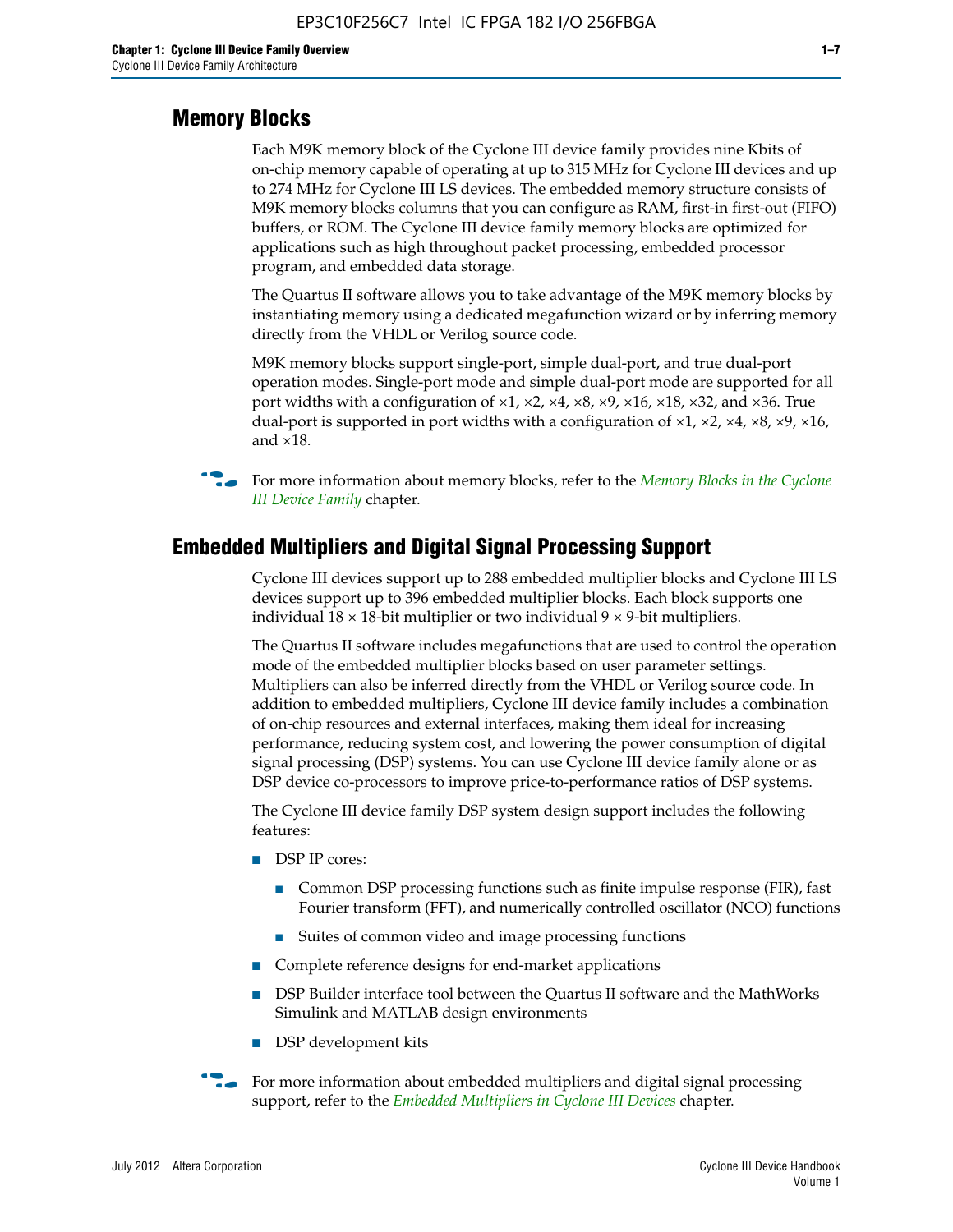#### **Clock Networks and PLLs**

Cyclone III device family includes 20 global clock networks. You can drive global clock signals from dedicated clock pins, dual-purpose clock pins, user logic, and PLLs. Cyclone III device family includes up to four PLLs with five outputs per PLL to provide robust clock management and synthesis. You can use PLLs for device clock management, external system clock management, and I/O interfaces.

You can dynamically reconfigure the Cyclone III device family PLLs to enable auto-calibration of external memory interfaces while the device is in operation. This feature enables the support of multiple input source frequencies and corresponding multiplication, division, and phase shift requirements. PLLs in Cyclone III device family may be cascaded to generate up to ten internal clocks and two external clocks on output pins from a single external clock source.

**For more PLL specifications and information, refer to the** *[Cyclone III Device Data Sheet](http://www.altera.com/literature/hb/cyc3/cyc3_ciii52001.pdf)***,** *[Cyclone III LS Device Data Sheet](http://www.altera.com/literature/hb/cyc3/cyc3_ciii52002.pdf)*, and *[Clock Networks and PLLs in the Cyclone III Device](http://www.altera.com/literature/hb/cyc3/cyc3_ciii51006.pdf)  [Family](http://www.altera.com/literature/hb/cyc3/cyc3_ciii51006.pdf)* chapters.

#### **I/O Features**

Cyclone III device family has eight I/O banks. All I/O banks support single-ended and differential I/O standards listed in Table 1–6.

| Type             | <b>I/O Standard</b>                                        |
|------------------|------------------------------------------------------------|
| Single-Ended I/O | LVTTL, LVCMOS, SSTL, HSTL, PCI, and PCI-X                  |
| Differential I/O | SSTL, HSTL, LVPECL, BLVDS, LVDS, mini-LVDS, RSDS, and PPDS |

**Table 1–6. Cyclone III Device Family I/O Standards Support** 

The Cyclone III device family I/O also supports programmable bus hold, programmable pull-up resistors, programmable delay, programmable drive strength, programmable slew-rate control to optimize signal integrity, and hot socketing. Cyclone III device family supports calibrated on-chip series termination ( $R_S$  OCT) or driver impedance matching (Rs) for single-ended I/O standards, with one OCT calibration block per side.

For more information, refer to the *[I/O Features in the Cyclone III Device Family](http://www.altera.com/literature/hb/cyc3/cyc3_ciii51007.pdf)* chapter.

#### **High-Speed Differential Interfaces**

Cyclone III device family supports high-speed differential interfaces such as BLVDS, LVDS, mini-LVDS, RSDS, and PPDS. These high-speed I/O standards in Cyclone III device family provide high data throughput using a relatively small number of I/O pins and are ideal for low-cost applications. Dedicated differential output drivers on the left and right I/O banks can send data rates at up to 875 Mbps for Cyclone III devices and up to 740 Mbps for Cyclone III LS devices, without the need for external resistors. This saves board space or simplifies PCB routing. Top and bottom I/O banks support differential transmission (with the addition of an external resistor network) data rates at up to 640 Mbps for both Cyclone III and Cyclone III LS devices.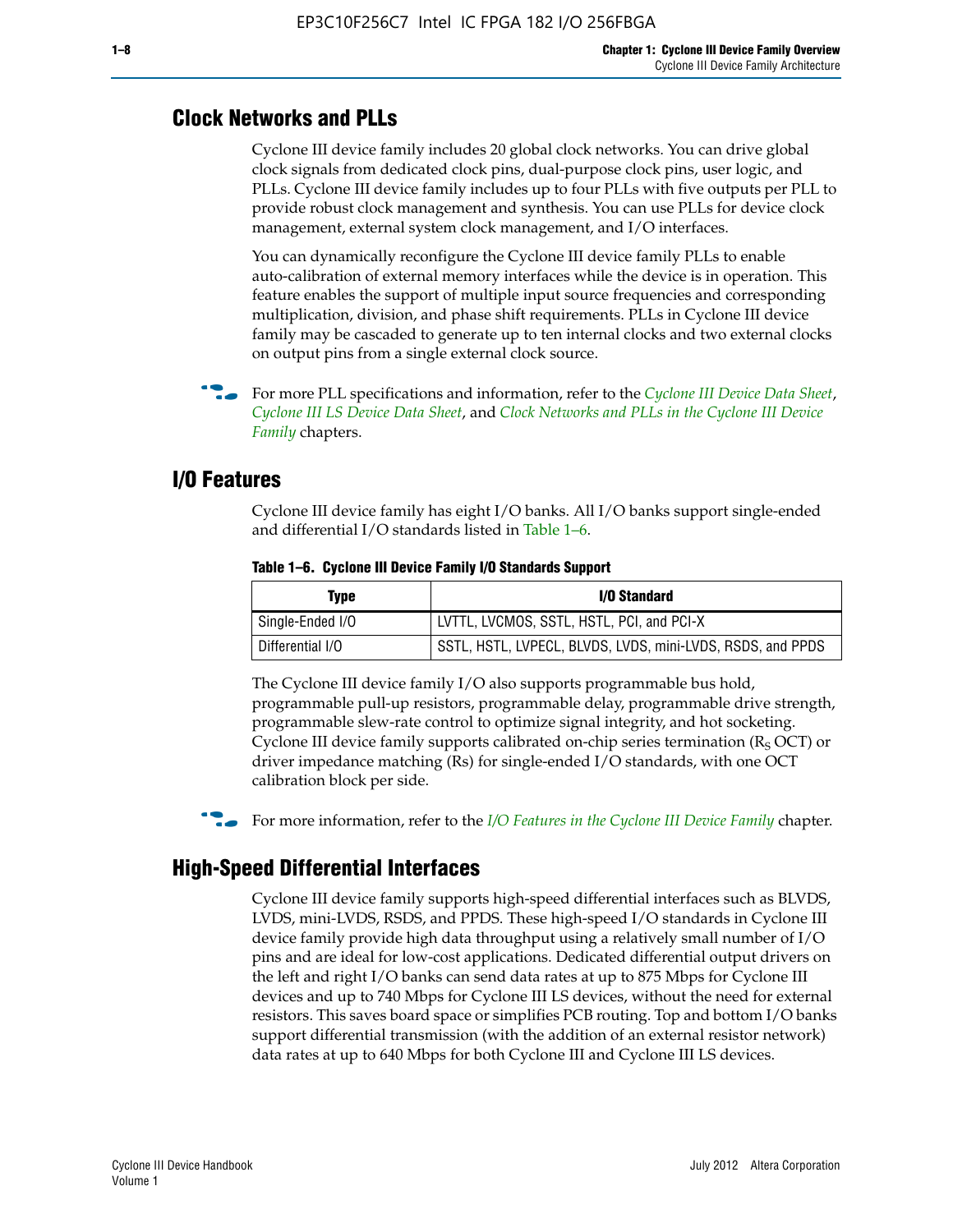**For more information, refer to the** *High-Speed Differential Interfaces in the Cyclone III* $\overline{a}$ *[Device Family](http://www.altera.com/literature/hb/cyc3/cyc3_ciii51008.pdf)* chapter.

#### **Auto-Calibrating External Memory Interfaces**

Cyclone III device family supports common memory types such as DDR, DDR2, SDR SDRAM, and QDRII SRAM. DDR2 SDRAM memory interfaces support data rates up to 400 Mbps for Cyclone III devices and 333 Mbps for Cyclone III LS devices. Memory interfaces are supported on all sides of Cyclone III device family. Cyclone III device family has the OCT, DDR output registers, and 8-to-36-bit programmable DQ group widths features to enable rapid and robust implementation of different memory standards.

An auto-calibrating megafunction is available in the Quartus II software for DDR and QDR memory interface PHYs. This megafunction is optimized to take advantage of the Cyclone III device family I/O structure, simplify timing closure requirements, and take advantage of the Cyclone III device family PLL dynamic reconfiguration feature to calibrate PVT changes.

**For more information, refer to the** *External Memory Interfaces in the Cyclone III Device [Family](http://www.altera.com/literature/hb/cyc3/cyc3_ciii51009.pdf)* chapter.

#### **Support for Industry-Standard Embedded Processors**

To quickly and easily create system-level designs using Cyclone III device family, you can select among the ×32-bit soft processor cores: Freescale®V1 Coldfire, ARM® Cortex M1, or Altera Nios® II, along with a library of 50 other IP blocks when using the system-on-a-programmable-chip (SOPC) Builder tool. SOPC Builder is an Altera Quartus II design tool that facilitates system-integration of IP blocks in an FPGA design. The SOPC Builder automatically generates interconnect logic and creates a testbench to verify functionality, saving valuable design time.

Cyclone III device family expands the peripheral set, memory, I/O, or performance of legacy embedded processors. Single or multiple Nios II embedded processors are designed into Cyclone III device family to provide additional co-processing power, or even replace legacy embedded processors in your system. Using the Cyclone III device family and Nios II together provide low-cost, high-performance embedded processing solutions, which in turn allow you to extend the life cycle of your product and improve time-to-market over standard product solutions.

 $\mathbb{I}$  Separate licensing of the Freescale and ARM embedded processors are required.

#### **Hot Socketing and Power-On-Reset**

Cyclone III device family features hot socketing (also known as hot plug-in or hot swap) and power sequencing support without the use of external devices. You can insert or remove a board populated with one or more Cyclone III device family during a system operation without causing undesirable effects to the running system bus or the board that was inserted into the system.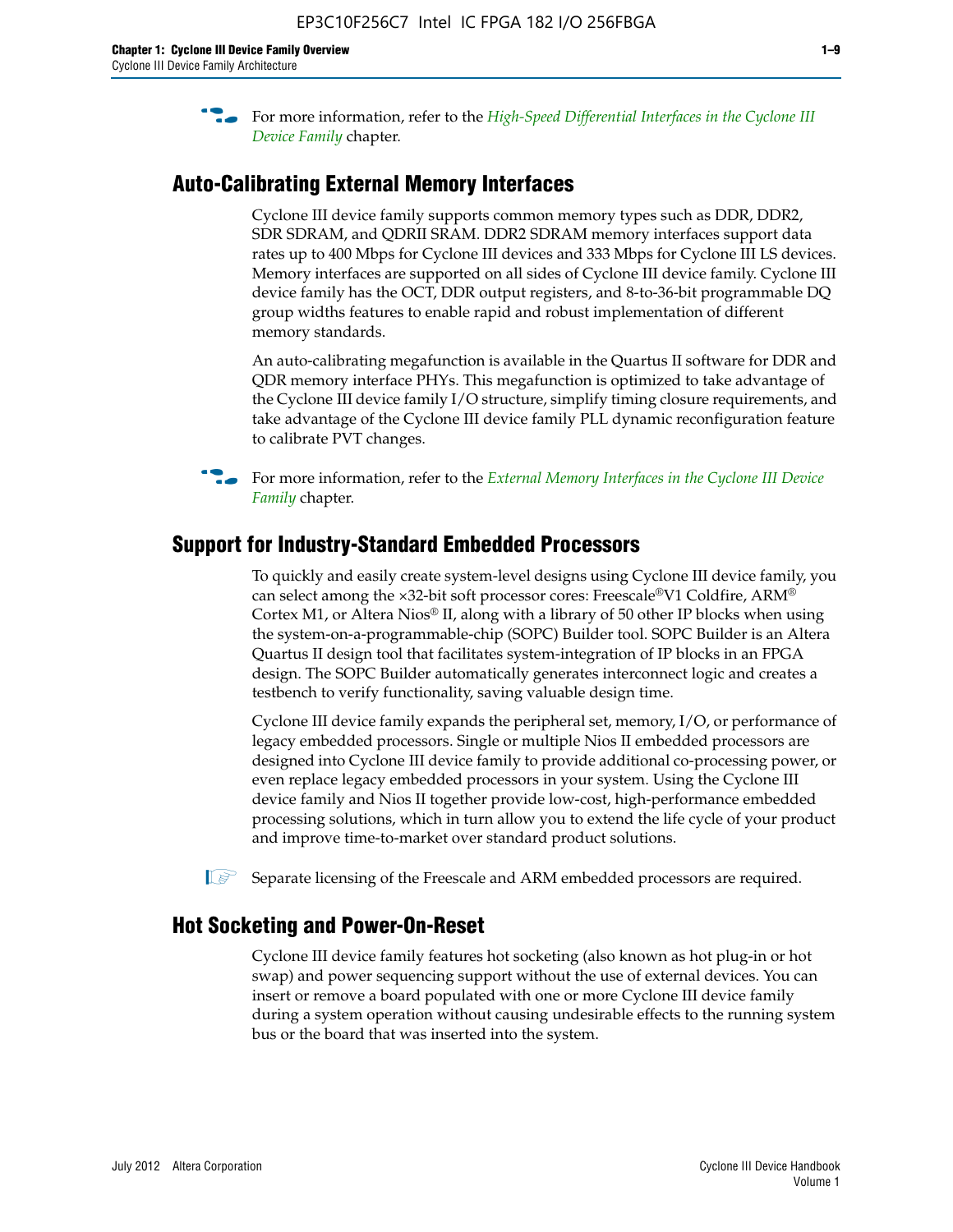The hot socketing feature allows you to use FPGAs on PCBs that also contain a mixture of 3.3-V, 2.5-V, 1.8-V, 1.5-V, and 1.2-V devices. The Cyclone III device family hot socketing feature eliminates power-up sequence requirements for other devices on the board for proper FPGA operation.

For more information about hot socketing and power-on-reset, refer to the *[Hot-Socketing and Power-on Reset in the Cyclone III Device Family](http://www.altera.com/literature/hb/cyc3/cyc3_ciii51011.pdf)* chapter.

#### **SEU Mitigation**

Cyclone III LS devices offer built-in error detection circuitry to detect data corruption due to soft errors in the CRAM cells. This feature allows CRAM contents to be read and verified to match a configuration-computed CRC value. The Quartus II software activates the built-in 32-bit CRC checker, which is part of the Cyclone III LS device.

**For more information about SEU mitigation, refer to the** *SEU Mitigation in the [Cyclone III Device Family](http://www.altera.com/literature/hb/cyc3/cyc3_ciii51013.pdf)* chapter.

#### **JTAG Boundary Scan Testing**

Cyclone III device family supports the JTAG IEEE Std. 1149.1 specification. The boundary-scan test (BST) architecture offers the capability to test pin connections without using physical test probes and captures functional data while a device is operating normally. Boundary-scan cells in the Cyclone III device family can force signals onto pins or capture data from pins or from logic array signals. Forced test data is serially shifted into the boundary-scan cells. Captured data is serially shifted out and externally compared to expected results. In addition to BST, you can use the IEEE Std. 1149.1 controller for the Cyclone III LS device in-circuit reconfiguration (ICR).

**f f**or more information about JTAG boundary scan testing, refer to the *IEEE* 1149.1 *[\(JTAG\) Boundary-Scan Testing for the Cyclone III Device Family](http://www.altera.com/literature/hb/cyc3/cyc3_ciii51014.pdf)* chapter.

#### **Quartus II Software Support**

The Quartus II software is the leading design software for performance and productivity. It is the only complete design solution for CPLDs, FPGAs, and ASICs in the industry. The Quartus II software includes an integrated development environment to accelerate system-level design and seamless integration with leading third-party software tools and flows.

The Cyclone III LS devices provide both physical and functional separation between security critical design partitions. Cyclone III LS devices offer isolation between design partitions. This ensures that device errors do not propagate from one partition to another, whether unintentional or intentional. The Quartus II software design separation flow facilitates the creation of separation regions in Cyclone III LS devices by tightly controlling the routing in and between the LogicLock regions. For ease of use, the separation flow integrates in the existing incremental compilation flow.

f For more information about the Quartus II software features, refer to the *[Quartus II](http://www.altera.com/literature/hb/qts/quartusii_handbook.pdf)  [Handbook](http://www.altera.com/literature/hb/qts/quartusii_handbook.pdf)*.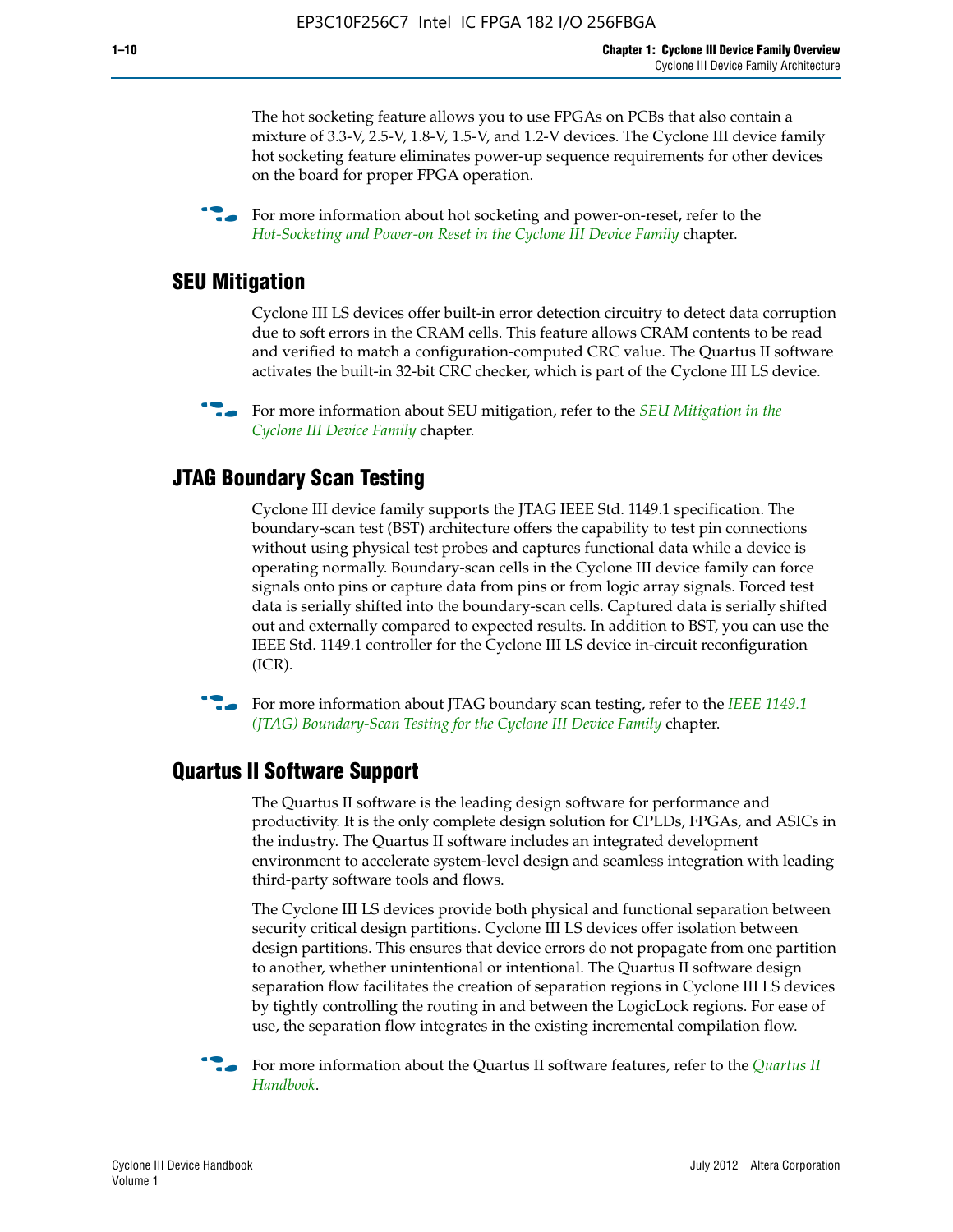#### **Configuration**

Cyclone III device family uses SRAM cells to store configuration data. Configuration data is downloaded to Cyclone III device family each time the device powers up. Low-cost configuration options include the Altera EPCS family serial flash devices as well as commodity parallel flash configuration options. These options provide the flexibility for general-purpose applications and the ability to meet specific configuration and wake-up time requirements of the applications. Cyclone III device family supports the AS, PS, FPP, and JTAG configuration schemes. The AP configuration scheme is only supported in Cyclone III devices.



f For more information about configuration, refer to the *[Configuration, Design Security,](http://www.altera.com/literature/hb/cyc3/cyc3_ciii51016.pdf)  [and Remote System Upgrades in the Cyclone III Device Family](http://www.altera.com/literature/hb/cyc3/cyc3_ciii51016.pdf)* chapter.

#### **Remote System Upgrades**

Cyclone III device family offers remote system upgrade without an external controller. The remote system upgrade capability in Cyclone III device family allows system upgrades from a remote location. Soft logic (either the Nios II embedded processor or user logic) implemented in Cyclone III device family can download a new configuration image from a remote location, store it in configuration memory, and direct the dedicated remote system upgrade circuitry to start a reconfiguration cycle. The dedicated circuitry performs error detection during and after the configuration process, and can recover from an error condition by reverting to a safe configuration image. The dedicated circuitry also provides error status information. Cyclone III devices support remote system upgrade in the AS and AP configuration scheme. Cyclone III LS devices support remote system upgrade in the AS configuration scheme only.

**For more information, refer to the** *Configuration, Design Security, and Remote System [Upgrades in the Cyclone III Device Family](http://www.altera.com/literature/hb/cyc3/cyc3_ciii51016.pdf)* chapter.

#### **Design Security (Cyclone III LS Devices Only)**

Cyclone III LS devices offer design security features which play a vital role in the large and critical designs in the competitive military and commercial environments. Equipped with the configuration bit stream encryption and anti-tamper features, Cyclone III LS devices protect your designs from copying, reverse engineering and tampering. The configuration security of Cyclone III LS devices uses AES with 256-bit security key.

f For more information, refer to the *[Configuration, Design Security, and Remote System](http://www.altera.com/literature/hb/cyc3/cyc3_ciii51016.pdf)  [Upgrades in Cyclone III Device Family](http://www.altera.com/literature/hb/cyc3/cyc3_ciii51016.pdf)* chapter.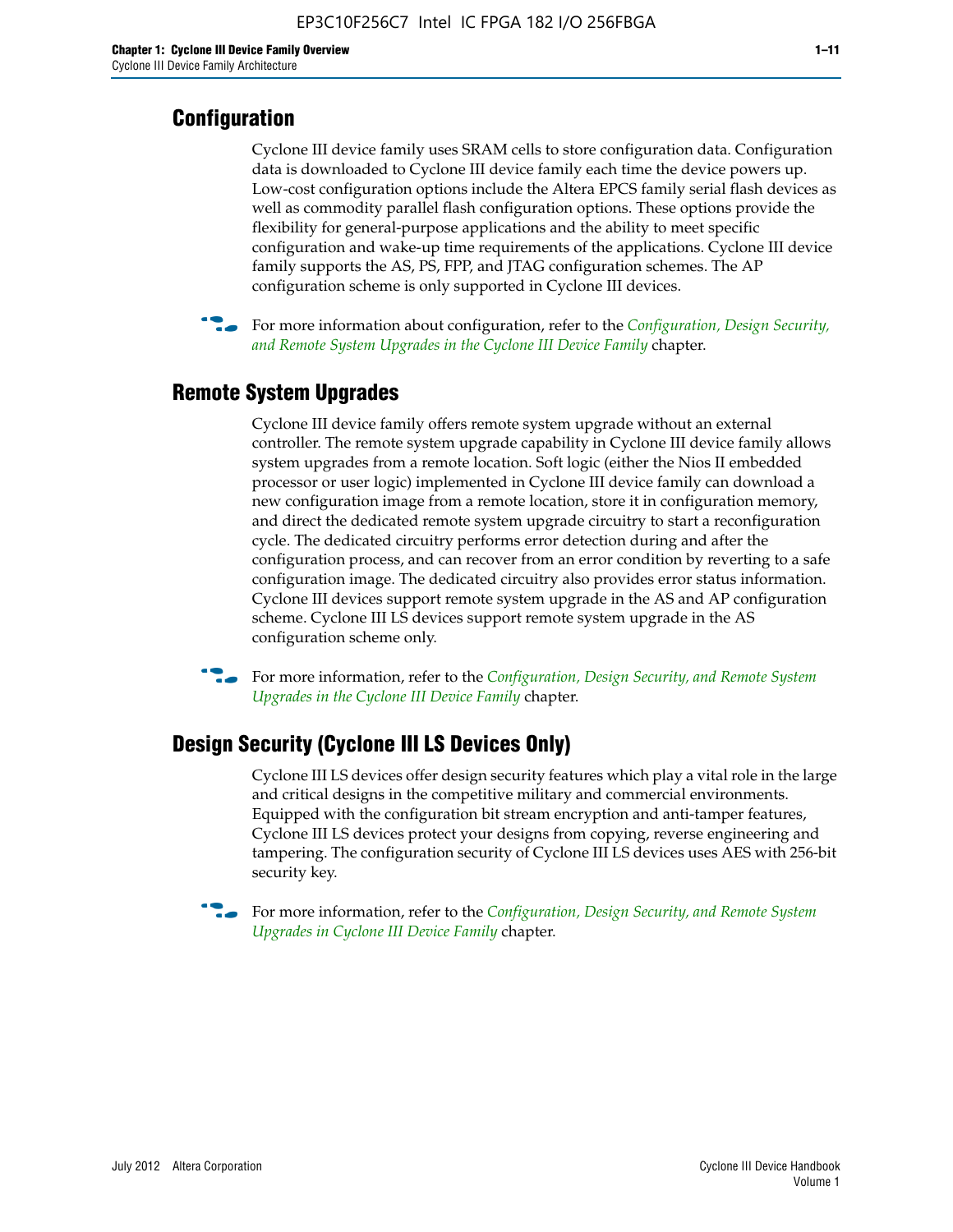## **Reference and Ordering Information**

Figure 1–1 and Figure 1–2 show the ordering codes for Cyclone III and Cyclone III LS devices.







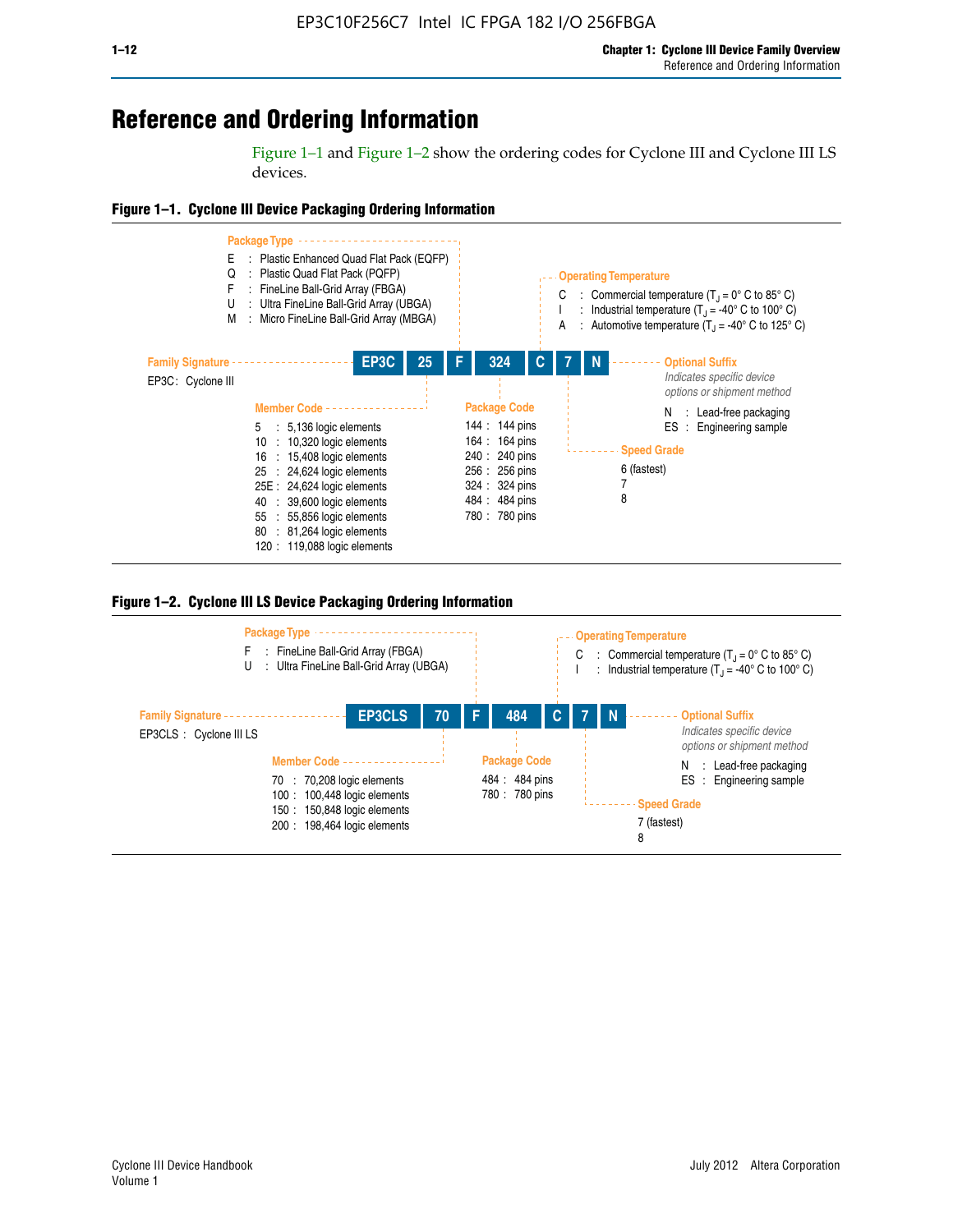## **Document Revision History**

Table 1–7 lists the revision history for this document.

| Table 1-7. Document Revision History |  |  |  |  |
|--------------------------------------|--|--|--|--|
|--------------------------------------|--|--|--|--|

| <b>Date</b>      | <b>Version</b> | <b>Changes</b>                                                                                                                                                                                                                                                                                                                                                                          |
|------------------|----------------|-----------------------------------------------------------------------------------------------------------------------------------------------------------------------------------------------------------------------------------------------------------------------------------------------------------------------------------------------------------------------------------------|
| <b>July 2012</b> | 2.4            | Updated 484 pin package code in Figure 1-1.                                                                                                                                                                                                                                                                                                                                             |
|                  |                | Updated Table $1-1$ and Table $1-2$ .                                                                                                                                                                                                                                                                                                                                                   |
| December 2011    | 2.3            | ■ Updated Figure $1-1$ and Figure $1-2$ .                                                                                                                                                                                                                                                                                                                                               |
|                  |                | Updated hyperlinks.                                                                                                                                                                                                                                                                                                                                                                     |
|                  |                | Minor text edits.                                                                                                                                                                                                                                                                                                                                                                       |
| December 2009    | 2.2            | Minor text edits.                                                                                                                                                                                                                                                                                                                                                                       |
| <b>July 2009</b> | 2.1            | Minor edit to the hyperlinks.                                                                                                                                                                                                                                                                                                                                                           |
|                  |                | $\blacksquare$ Added Table 1-5.                                                                                                                                                                                                                                                                                                                                                         |
|                  |                | ■ Updated Table 1–1, Table 1–2, Table 1–3, and Table 1–4.                                                                                                                                                                                                                                                                                                                               |
| <b>June 2009</b> | 2.0            | • Updated "Introduction", "Cyclone III Device Family Architecture", "Embedded Multipliers<br>and Digital Signal Processing Support ", "Clock Networks and PLLs ", "I/O Features ",<br>"High-Speed Differential Interfaces ", "Auto-Calibrating External Memory Interfaces",<br>"Quartus II Software Support", "Configuration ", and "Design Security (Cyclone III LS<br>Devices Only)". |
|                  |                | Removed "Referenced Document" section.                                                                                                                                                                                                                                                                                                                                                  |
|                  |                | • Updated "Increased System Integration" section.                                                                                                                                                                                                                                                                                                                                       |
| October 2008     | 1.3            | Updated "Memory Blocks" section.                                                                                                                                                                                                                                                                                                                                                        |
|                  |                | • Updated chapter to new template.                                                                                                                                                                                                                                                                                                                                                      |
|                  |                | Added 164-pin Micro FineLine Ball-Grid Array (MBGA) details to Table 1-2, Table 1-3 and<br>Table $1-4$ .                                                                                                                                                                                                                                                                                |
| May 2008         | 1.2            | $\blacksquare$ Updated Figure 1-2 with automotive temperature information.                                                                                                                                                                                                                                                                                                              |
|                  |                | • Updated "Increased System Integration" section, Table 1-6, and "High-Speed Differential<br>Interfaces" section with BLVDS information.                                                                                                                                                                                                                                                |
|                  |                | Removed the text "Spansion" in "Increased System.                                                                                                                                                                                                                                                                                                                                       |
|                  |                | Integration" and "Configuration" sections.                                                                                                                                                                                                                                                                                                                                              |
|                  |                | Removed trademark symbol from "MultiTrack" in "MultiTrack Interconnect".                                                                                                                                                                                                                                                                                                                |
| <b>July 2007</b> | 1.1            | Removed registered trademark symbol from "Simulink" and "MATLAB" from "Embedded<br>Multipliers and Digital.                                                                                                                                                                                                                                                                             |
|                  |                | Signal Processing Support" section.                                                                                                                                                                                                                                                                                                                                                     |
|                  |                | Added chapter TOC and "Referenced Documents" section.                                                                                                                                                                                                                                                                                                                                   |
| March 2007       | 1.0            | Initial release.                                                                                                                                                                                                                                                                                                                                                                        |